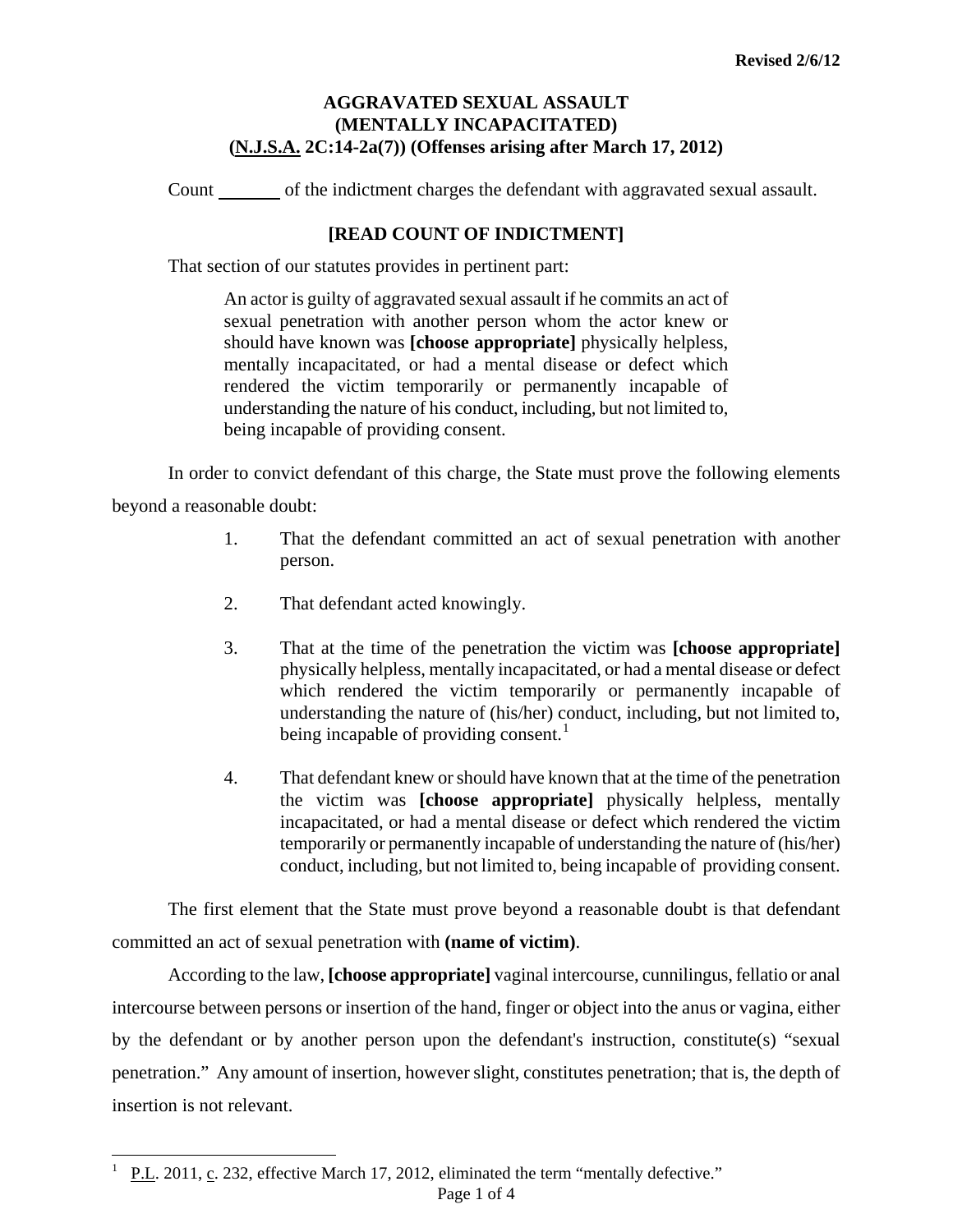### **AGGRAVATED SEXUAL ASSAULT (MENTALLY INCAPACITATED) N.J.S.A. 2C:14-2a(7)(Offenses arising after March 17, 2012)**

## **[Choose the appropriate definition(s)]**

The definition of "vaginal intercourse" is the penetration of the vagina, or **[where appropriate**] of the space between the labia majora or outer lips of the vulva.<sup>[2](#page-0-1)</sup>

The definition of "cunnilingus" is oral contact with the female sex organ. $3$ 

The definition of "fellatio" is oral contact with the male sexual organ.<sup>[4](#page-1-1)</sup>

The definition of "anal intercourse" is penetration of any depth into the anus.<sup>[5](#page-1-2)</sup>

The second element that the State must prove beyond a reasonable doubt is that defendant acted knowingly. A person acts knowingly with respect to the nature of his/her conduct or the attendant circumstances if he/she is aware that the conduct is of that nature or that such circumstances exist or the person is aware of a high probability of their existence. A person acts knowingly with respect to a result of the conduct if he/she is aware that it is practically certain that the conduct will cause a result. "Knowing," "with knowledge," or equivalent terms have the same meaning.

Knowledge is a condition of the mind. It cannot be seen. It can only be determined by inferences from defendant's conduct, words or acts. A state of mind is rarely susceptible of direct proof but must ordinarily be inferred from the facts. Therefore, it is not necessary that the State produce witnesses to testify that an accused said that he/she had a certain state of mind when he/she did a particular thing. It is within your power to find that such proof has been furnished beyond a reasonable doubt by inferences which may arise from the nature of his/her acts and conduct and from all he/she said and did at the particular time and place and from all surrounding circumstances established by the evidence.

The third element that the State must prove beyond a reasonable doubt is that at the time of the penetration, **(name of victim)** was **[choose appropriate]** physically helpless, mentally incapacitated, or had a mental disease or defect which rendered the victim temporarily or permanently incapable of understanding the nature of (his/her) conduct, including, but not limited to, being

i

<sup>2</sup> State v. J.A., 337 N.J. Super. 114 (App. Div. 2001). The Appellate Division upheld the charge given by the trial court in that case which included the following language which can be used if the circumstances of the specific case are appropriate: "This means that if you find from all of the evidence presented beyond a reasonable doubt that there was [penile] penetration to the outer area of the vaginal opening, what is commonly referred to as the vaginal lips, that is sufficient to establish penetration under the law."

<span id="page-1-0"></span><sup>3</sup> State v. Fraction, 206 N.J. Super. 532, 535-36 (App. Div. 1985), certif. denied, 104 N.J. 434 (1986). Penetration is not necessary for this act.

<span id="page-1-3"></span><span id="page-1-1"></span><sup>4</sup> State in the Interest of S.M., 284 N.J. Super. 611, 616-19 (App. Div. 1995). Penetration is not necessary for this act.

<span id="page-1-2"></span><sup>5</sup> State v. Gallagher, 286 N.J. Super. 1, 13 (App. Div. 1995), certif. denied, 146 N.J. 569 (1996).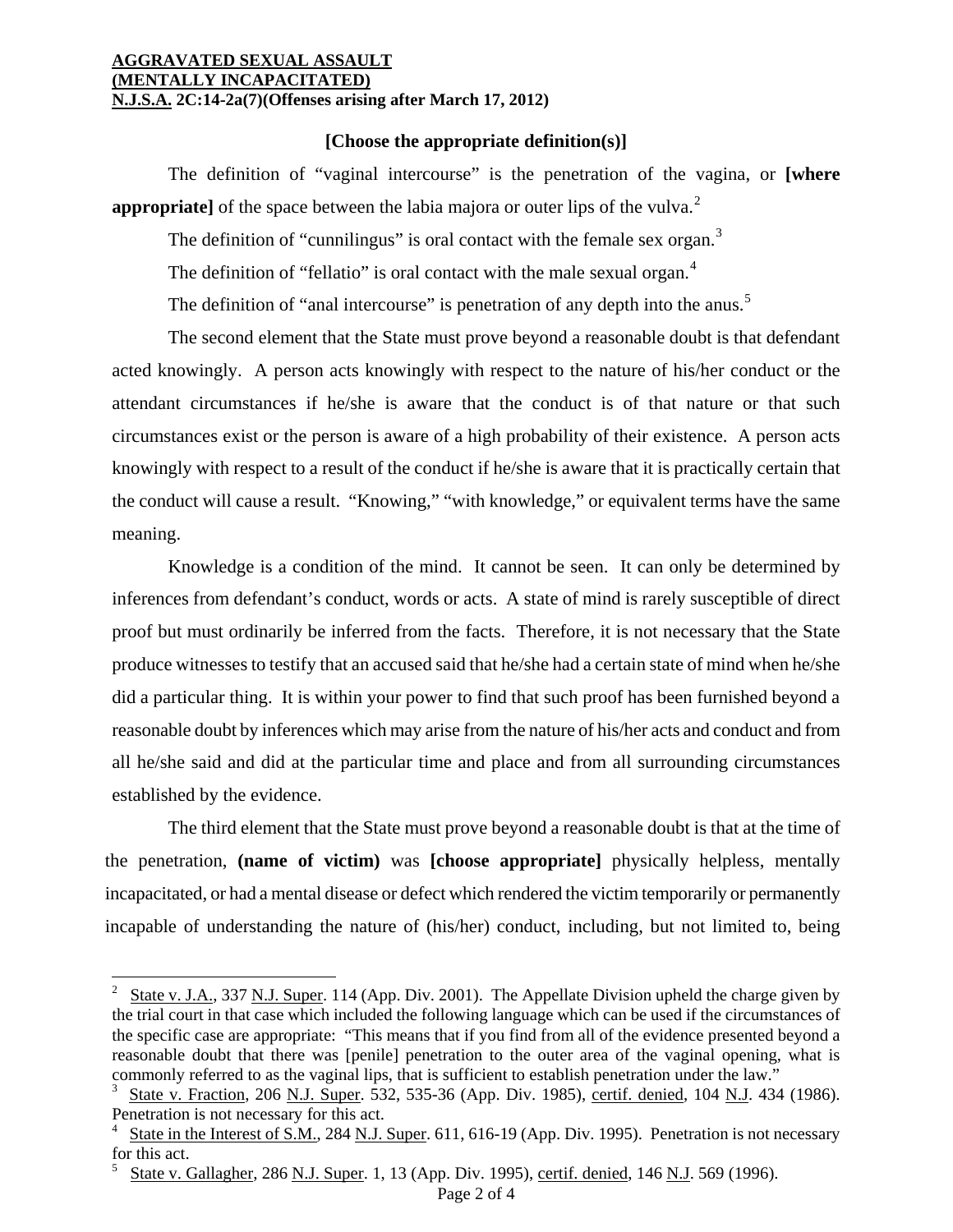### **AGGRAVATED SEXUAL ASSAULT (MENTALLY INCAPACITATED) N.J.S.A. 2C:14-2a(7)(Offenses arising after March 17, 2012)**

incapable of providing consent.

Physically helpless means that condition in which a person is unconscious or is physically unable to flee or is physically unable to communicate unwillingness to act.<sup>[6](#page-1-3)</sup>

Mentally incapable means that condition in which a person has a mental disease or defect which renders that person temporarily or permanently incapable of understanding the nature of (his/her) conduct, including but not limited to, being incapable of proving consent.<sup>[7](#page-2-0)</sup> A person is mentally incapable if, at the time of the sexual activity, the mental disease or defect rendered (him/her) unable to comprehend the distinctively sexual nature of the conduct, or incapable of understanding or exercising the right to refuse to engage in such conduct with another. It includes both the capacity to understand and the capacity to consent with respect to personal sexual activity. The capacity to consent involves knowing that one's body is private and is not subject to the physical invasions of another and that one has the right and ability to refuse to engage in sexual activity. The capacity to understand, which is part of the idea of the capacity to consent, involves the knowledge that the conduct is distinctively sexual. Here, that knowledge extends only to the physical or physiological aspects of sex; it does not extend to an awareness that sexual acts may be morally right or wrong and have probable serious consequences, such as pregnancy and birth, disease, infirmities, adverse psychological or emotional disorders.<sup>[8](#page-2-1)</sup>

Mentally incapacitated means that condition in which a person is rendered temporarily incapable of understanding or controlling (his/her) conduct due to the influence of a narcotic, anesthetic, intoxicant, or other substance administered to that person without (his/her) prior knowledge or consent, or due to any other act committed upon that person which rendered that person incapable of appraising or controlling (his/her) conduct.<sup>[9](#page-2-2)</sup>

The fourth element that the State must prove beyond a reasonable doubt is that defendant knew or should have known that the **(name of victim)** was **[choose appropriate]** physically helpless, mentally incapacitated, or had a mental disease or defect which rendered the victim temporarily or permanently incapable of understanding the nature of (his/her) conduct, including, but not limited to, being incapable of providing consent.

If you find that the State has proven beyond a reasonable doubt each of these four elements, then you must find the defendant guilty of the crime of aggravated sexual assault. On the other

i

<sup>6</sup> N.J.S.A. 2C:14-1g.

<span id="page-2-1"></span><span id="page-2-0"></span><sup>7</sup> N.J.S.A. 2C:14-1h.

<sup>8</sup> State v. Olivio, 123 N.J. 550, 563-64 (1991).

<span id="page-2-2"></span><sup>9</sup> N.J.S.A. 2C:14-1i.